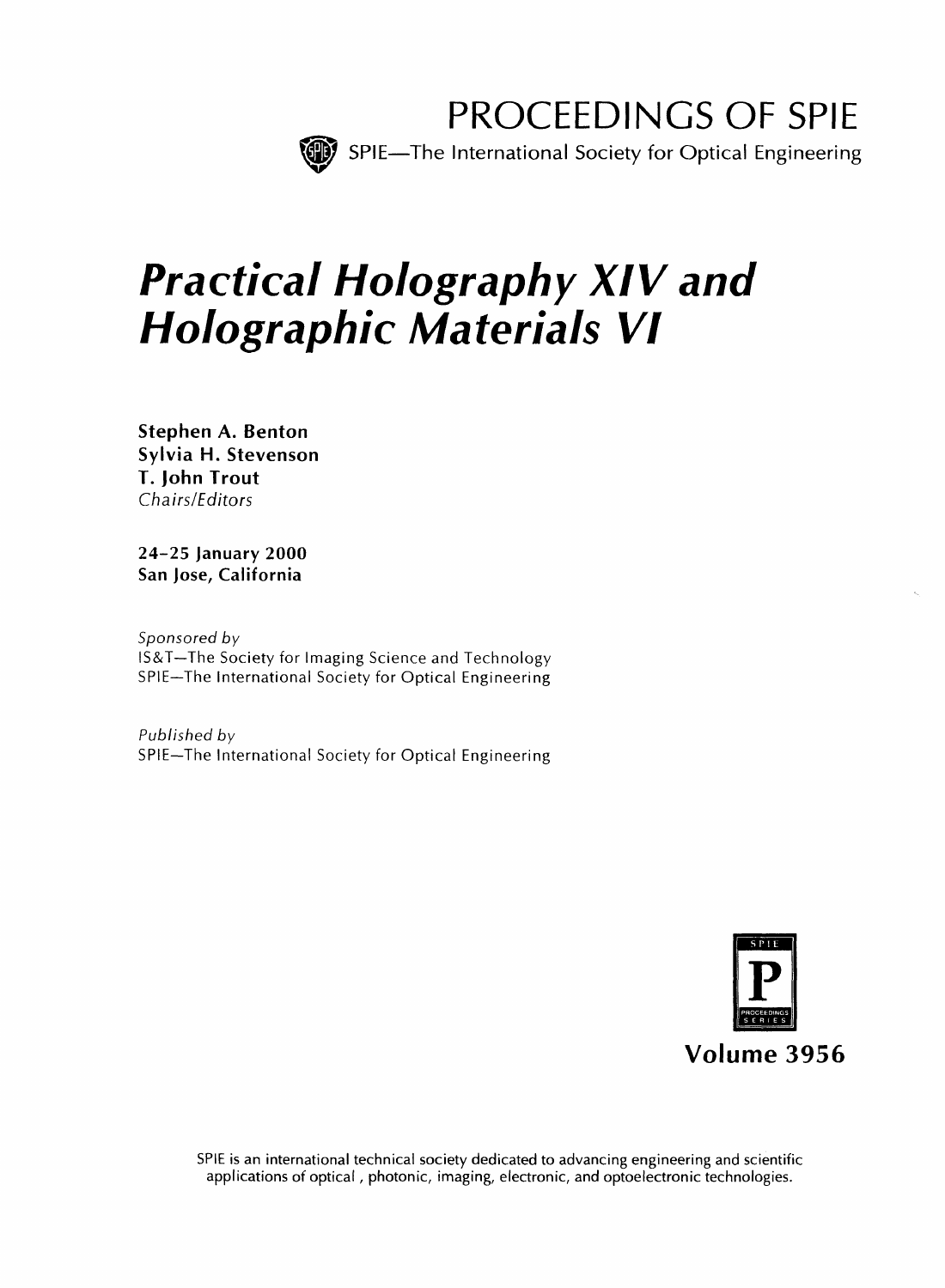# **Contents**

ix Conference Committees

# PART A Practical Holography

3 Introduction

### SESSION <sup>1</sup> ELECTROHOLOGRAPHY

- <sup>6</sup> New method for making array of computer-generated hologram [3956-01] T. Honda, T. Suzuki, M. Takano, Chiba Univ. (Japan)
- <sup>13</sup> Novel electro-optic modulator system for the production of dynamic images from giga-pixel computer-generated holograms [3956-02] M. Stanley, P. B. Conway, S. Coomber, J. C. Jones, D. C. Scattergood, C. W. Slinger, B. W. Bannister, Defence Evaluation and Research Agency Malvern (UK); C. V. Brown, Univ. of Oxford (UK); W. A. Crossland, A. R. L. Travis, Univ. of Cambridge (UK)
- 23 Computer-generated holograms for reconstructing multi 3D images by space-division recording method [3956-03] T. Hamano, M. Kitamura, Dai Nippon Printing Co., Ltd. (Japan)
- <sup>33</sup> Creation of large-area absorption grey-level CGHs of 3D objects: writing and printing regimes for high dynamic range with high printing speed [3956-04] N. J. Phillips, De Montfort Univ. (UK); C. D. Cameron, Defence Evaluation and Research Agency Malvern (UK); A. K. Dodd, De Montfort Univ. (UK); C. W. Slinger, Defence Evaluation and Research Agency Malvern (UK)
- 48 Fast computation of Fresnel holograms employing difference [3956-05] H. Yoshikawa, S. Iwase, T. Oneda, Ninon Univ. (Japan)
- 56 Optoelectronic and numerical reconstruction of digitally stored holograms [3956-06] M. Sutkowski, M. Kujawihska, Warsaw Univ. of Technology (Poland)

#### SESSION 2 IMAGING

- 64 Color control of hologram image using <sup>a</sup> single laser under the Bragg condition [3956-07] M. Okamoto, T. Ando, K. Yamasaki, Labs, of Image Information Science and Technology (Japan); E. Shimizu, Osaka City Univ. (Japan)
- 85 Signature of the source: a concept in light [3956-08] S. Weber, Independent Artist
- 91 Grating image with desired shaped dots [3956-09] H. Honma, T. Toda, S. Takahashi, C. Sawamura, F. Iwata, Toppan Printing Co., Ltd. (Japan)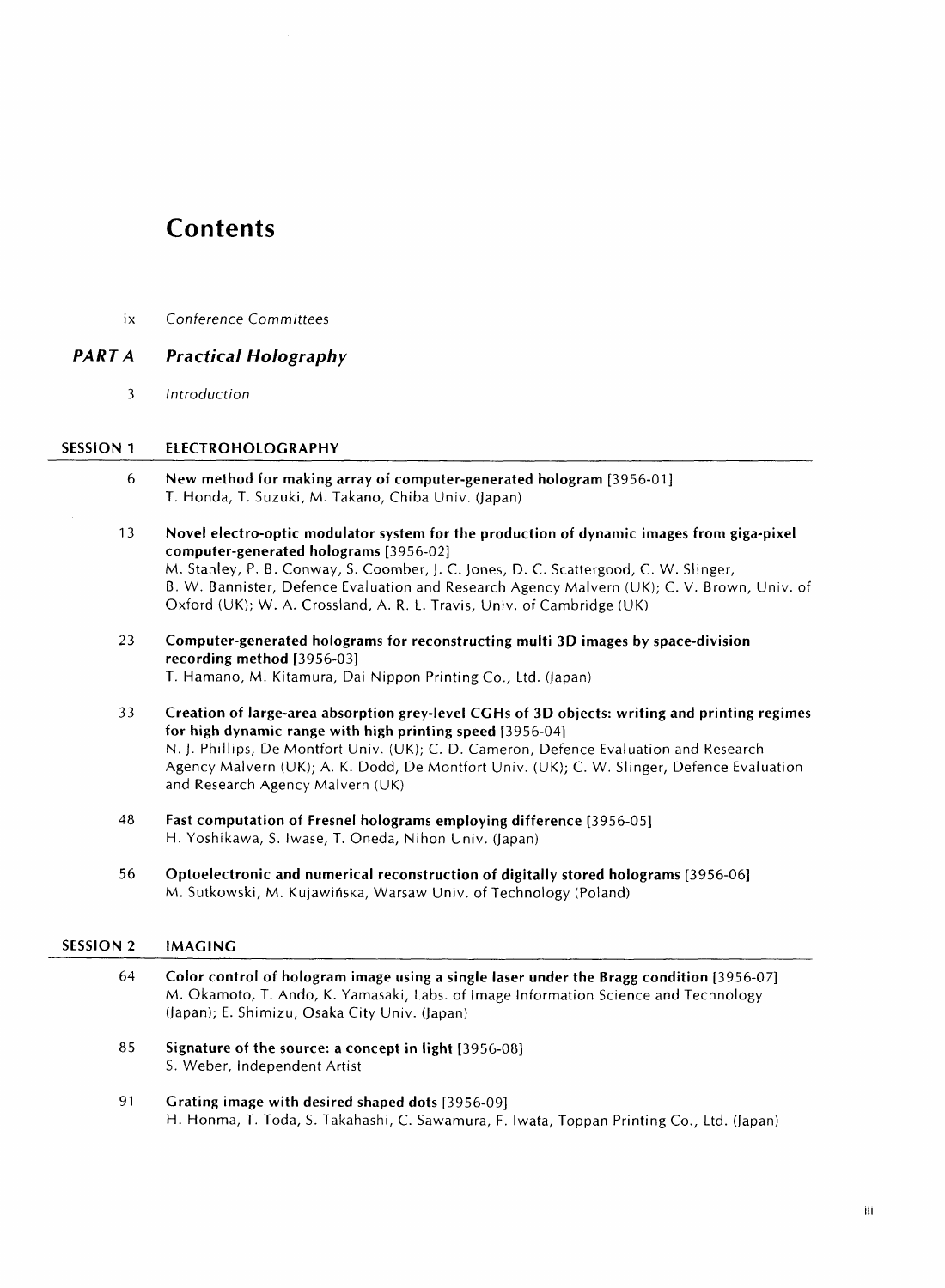99 Dichromates come from Jello (Invited Paper) [3956-10] R. D. Rallison, Ralcon Development Lab.

#### SESSION <sup>3</sup> THEORY AND APPLICATIONS

- 112 Nondispersion-plane off-Bragg diffraction and its characteristics [3956-1 1] V. B. Markov, MetroLaser Inc.; A. 1. Khizhnyak, Institute of Applied Optics (Ukraine); R. Amezquita, Institute of Applied Optics (Colombia)
- 119 Second-harmonic-generated hologram [3956-12] Y. N. Denisyuk, A.F. loffe Physico-Technical Institute (Russia); A. Andreoni, M. A. C. Potenza, Univ. degli Studi dell'Insubria (Italy) and INFM/Univ. Degli Studi di Milano (Italy)
- 132 Real-time holographic interferometer with phase compensation using a class Ilia diode laser [3956-13] T. H. Jeong, R. j. Ro, Lake Forest College; M. Iwasaki, Kyoto Institute of Technology (Japan)
- 138 Applications of holographic interferometry for nondestructive dynamic analysis of a complex ceramic component [3956-14] H. Fein, Polaris Research Group
- 148 Optimum optical geometry for recording a full-color transmission type holographic screen of large size [3956-15] J.-S. Kim, Optechs Korea; V. 1. Bobrinev, J.-Y. Son, Y.-J. Choi, S.-H. Shin, Korea Advanced Institute of Science and Technology

#### SESSION 4 POSTER SESSION

- 160 New approach based on simulated annealing for kinoform optimization [3956-16] S. Nozaki, Y.-W. Chen, Z. Nakao, Univ. of the Ryukyus (Japan)
- 167 Chidi holographic video system [3956-17] T. A. Nwodoh, S. A. Benton, MIT Media Lab.
- 177 Digital pixel cryptogram in e-beam holography [3956-18] T. Wang, Y. Li, S. Yang, H. Feng, S. Zhang, S. Fan, Guangzhou Institute of Electronic Technology (China); N.-K. Bao, W.-H. Wong, H. P. Chan, P. S. Chung, City Univ. of Hong Kong
- <sup>1</sup> 84 Combination enlargement method of viewing zone for computer-generated holography [3956-19] T. Mishina, M. Yamada, I. Yuyama, F. Okano, NHK Science and Technical Research Labs. (Japan)
- <sup>1</sup> 93 Head-mounted 3D display system using monocular stereoscopic display [3956-20] K. Sakamoto, K. Saruta, K. Takeda, Akita Prefectural Univ. (Japan)
- 199 Holographic automotive display with full-color properties [3956-21] V. V. Smirnov, J.-Y. Son, J.-H. Chunb, H.-S. Lee, J.-E. Bahn, Korea Advanced Institute of Science and Technology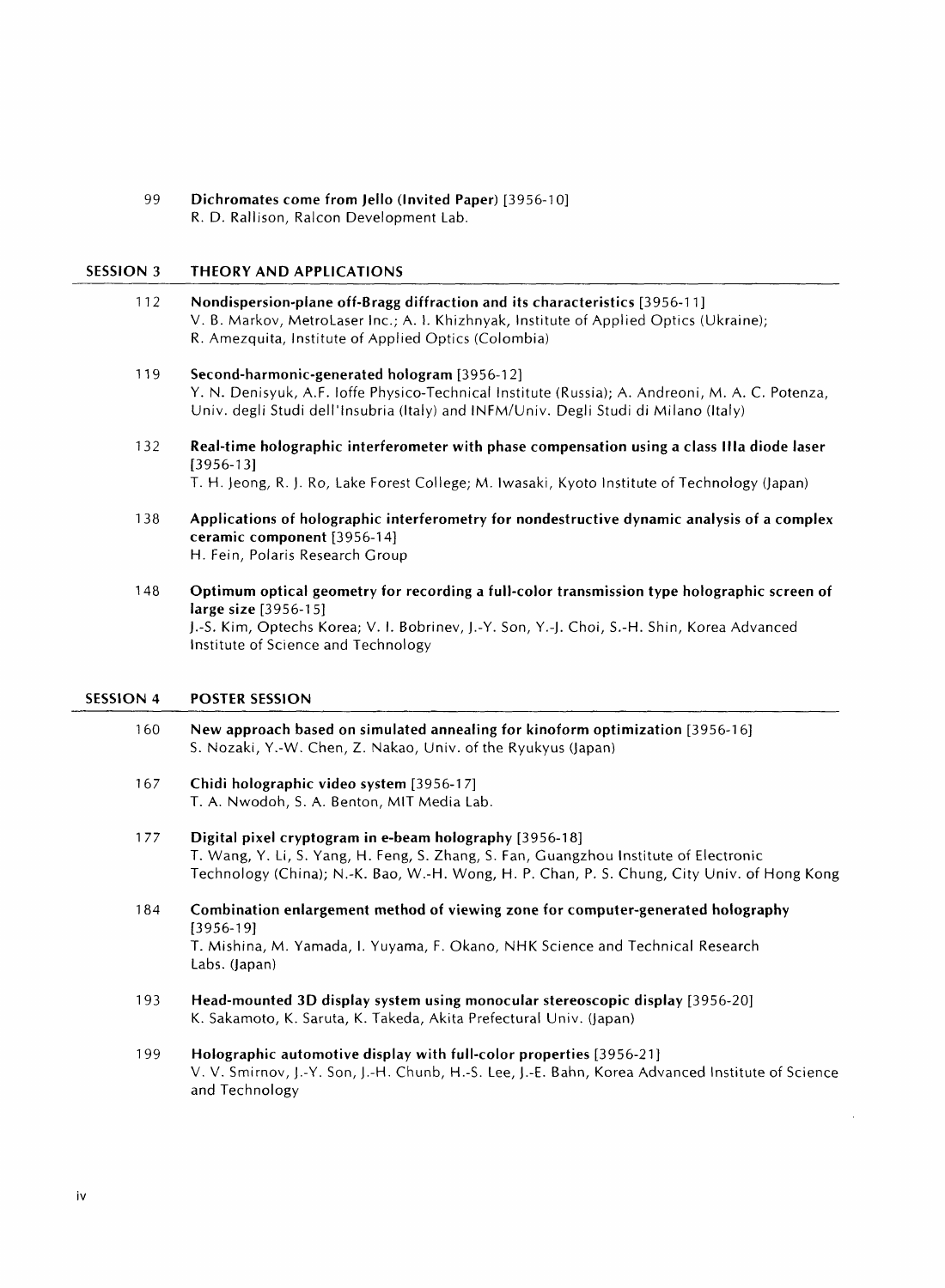- <sup>205</sup> Color multiplex imaging 3D display system using holographic optical element [3956-22] K. Yamasaki, M. Okamoto, T. Ando, Labs, of Image Information Science and Technology (Japan); T. Kitagawa, Osaka City Univ. (Japan); E. Shimizu, Labs, of Image Information Science and Technology (Japan) and Osaka City Univ. (Japan)
- 211 Retinal projection display using holographic optical element [3956-23] T. Ando, K. Yamasaki, M. Okamoto, Labs, of Image Information Science and Technology (Japan); T. Matsumoto, Osaka City Univ. (Japan); E. Shimizu, Osaka City Univ. (Japan) and Labs, of Image Information Science and Technology (Japan)
- 217 Nonoptical method for making dot-matrix hologram [3956-24] Y. T. Lu, H. Y. Lin, Industrial Technology Research Institute (Taiwan); S. Chi, National Chai-Tung Univ. (Taiwan)
- 226 Optical encryption and holographic multiplexing in a volume hologram based on random phase encoding [3956-26] C.-C. Sun, W.-C. Su, B. Wang, National Central Univ. (Taiwan); A. E. T. Chiou, National Dong Hwa Univ. (Taiwan)
- 233 Optical correlation using bitonal magnitude-only spatial light modulators [3956-28] J. P. Knapp, Booz-Allen & Hamilton; R. L. Easton, Jr., Rochester Institute of Technology
- 241 Simple holography [3956-29] T. H. Jeong, R. J. Ro, Lake Forest College; M. Iwasaki, Kyoto Institute of Technology (Japan)
- 245 Development of peripheral materials for color graphic arts holograms [3956-30] H. Ohtaki, M. Watanabe, D. Kodama, F. Noujima, K. Ueda, Dai Nippon Printing Co., Ltd. (Japan)
- 253 Comparative analysis of optical arrangements intended for recording of holograms with optically encoded and concealed images [3956-31] S. B. Odinokov, L. A. Bondarev, M. V. Borisov, S. V. Kurakin, M. V. Sherbinin, Russian Security Technology
- 262 Generalized holography [3956-32] A. Maripov, T. Shamshiev, Kyrgyz Technical Univ. (Kyrgyzstan)

# PART B Holographic Materials

277 Introduction

## SESSION <sup>5</sup> TECHNIQUES AND APPLICATIONS

- 280 Diffraction efficiency stablilization in reflection-type photopolymer [3956-33] E.-S. Kim, Y.-R. Cho, N. Kim, Chungbuk National Univ. (Korea)
- 289 Highly selective holographic spectral filters for near IR range [3956-34] I. V. Semenova, A.F. loffe Physico-Technical Institute (Russia); N. O. Reinhand, Institute of Mechanical Engineering Problems (Russia); A. Popov, LUMEX Ltd. (Russia); A. V. Veniaminov, S.I. Vavilov State Optical Institute (Russia)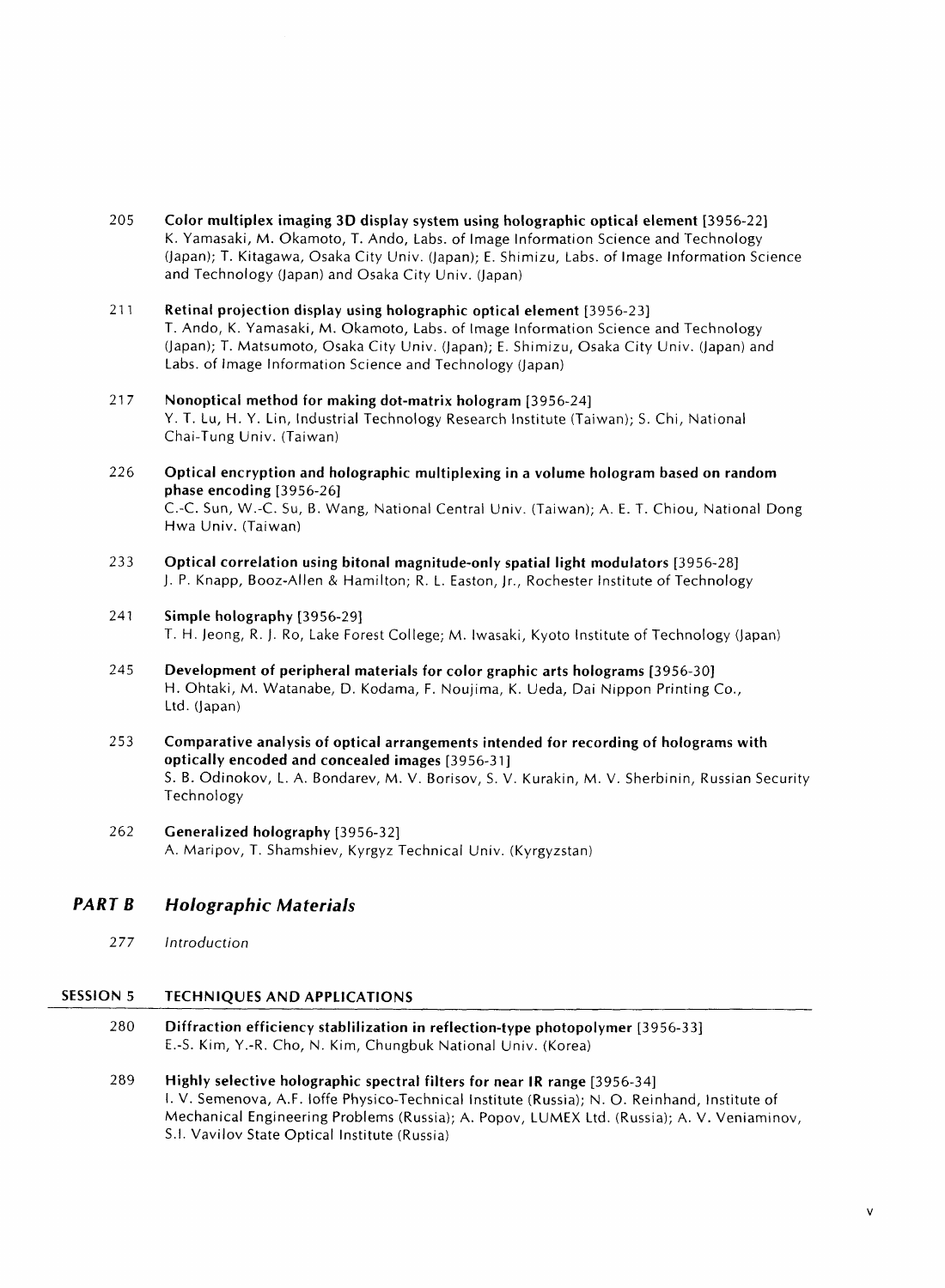298 Multiple-level technique for high-resolution OVDs fabrication [3956-35] L. Luciani, M. Casini, Italian State Printing Office and Mint (Italy)

#### SESSION <sup>6</sup> HOLOGRAMS IN PHOTOPOLYMER MATERIALS

- 306 Mechanical behavior of holographic material in high vacuum and with temperature changes [3956-37] A. Fimia, M. J. Méndez, M. Ulibarrena, R. M. Mallavia, T. Beléndez, Univ. Miguel Hernández de Elche (Spain); 1. Cabeza, F. Rodriguez, Construcciones Aeronauticas S.A. (Spain)
- 314 Environmental performance of photopolymer holographic optical elements [3956-38] T. C. Felder, S. H. Stevenson, P. J. O'Connor, R. M. Yohannan, Jr., DuPont Holographies

#### SESSION 7 MATERIALS FOR INFORMATION STORAGE

- 326 Thick-layered red- and blue-sensitive dichromated gelatin for hologram multiplexing [3956-40] Y. N. Denisyuk, N. M. Ganzherli, A.F. loffe Physico-Technical Institute (Russia); S. P. Konop, Univ. of Tiraspol (Moldova); 1. A. Maurer, D. F. Chernykh, A.F. loffe Physico-Technical Institute (Russia)
- 336 Films and components from holographic recording based on bacteriorhodopsin [3956-41] N. A. Hampp, M. Sanio, K. Anderle, Philipps Univ. Marburg (Germany)
- 342 Perturbative analysis of cross talk between two gratings stored in point of photorefractive materials by angle multiplexing [3956-42] B. Yuan, Z. Zhou, C. Hou, X. Sun, C. Li, Harbin Institute of Technology (China); C. Wang, Harbin Medical Univ. (China)

# SESSION <sup>8</sup> FABRICATION AND PROCESSING

- 354 HOEs recorded in silver halide sensitized gelatin emulsions [3956-43] J. M. Kim, Advanced Institute of Technology (Korea); H. I. Bjelkhagen, N. J. Phillips, De Montfort Univ. (UK)
- 367 Thick photopolymer layers for holographic recording materials [3956-44] C. Garcfa, Univ. de Alicante (Spain); A. Fimia, Univ. Miguel Hernandez de Elche (Spain); I. V. Pascual, Univ. de Alicante (Spain)

# SESSION 9 POSTER SESSION

- 376 Phase holograms in silver halide emulsions without a bleaching step [3956-46] A. Beléndez, Univ. de Alicante (Spain); R. F. Madrigal, Univ. Miguel Hernández de Elche (Spain); I. V. Pascual, Univ. de Alicante (Spain); A. Fimia, Univ. Miguel Hernandez de Elche (Spain)
- <sup>383</sup> Fabrication of BGO and BSO films for image recording [3956-47] H. Murotani, T. Shibuya, M. Wakaki, Tokai Univ. (Japan); H. Katsuma, Tama Art Univ. (Japan); H. Yokota, Tokai Univ. (Japan)